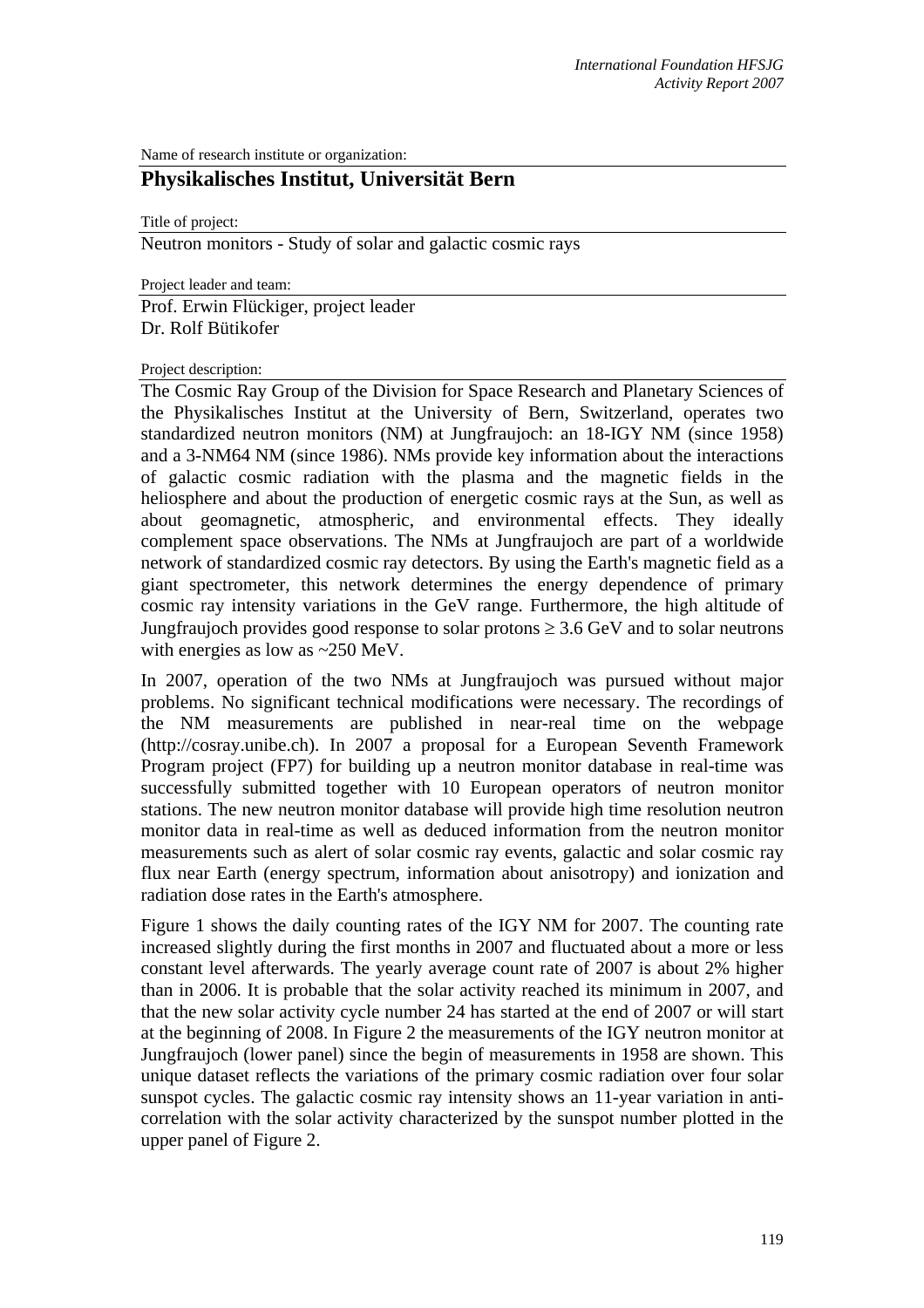

Figure 1: Relative pressure corrected daily counting rates of the IGY neutron monitor at Jungfraujoch for 2007.



Figure 2: Smoothed sunspot numbers (top panel), pressure corrected monthly average counting rates of IGY neutron monitor at Jungfraujoch (bottom panel) for the years 1958-2007. The neutron monitor count rate is expressed in relative units with respect to May 1965.

In addition to the NMs, a device to measure environmental radioactivity has been in operation since 2002 in the housing of the NM64 by the Bern Cosmic Ray Group. In Figure 3 the monthly average radioactivity measurements with the radiationmonitoring unit GammaTRACER manufactured by Genitron Instruments GmbH,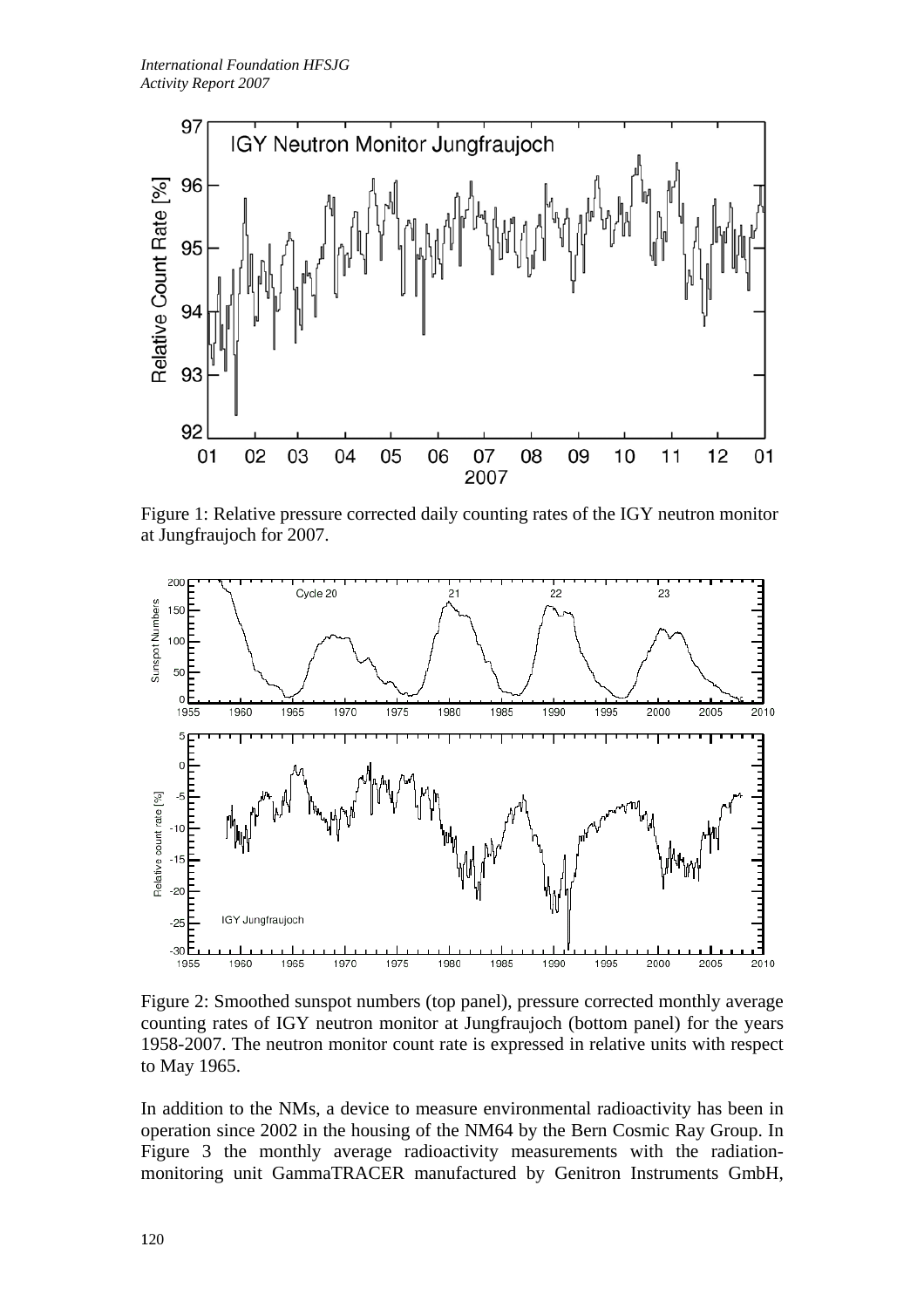Frankfurt am Main, Germany, are plotted together with the relative count rates of the Jungfraujoch neutron monitors for the time interval 2002-2007. All three measurements exhibit a similar intensity vs. time trend. In addition the NM64 neutron monitor and the dose rate measurements show seasonal variations. This can be explained by snow accumulations on and around the detector housing. At the location of the IGY on the roof terrace of the Sphinx building, which is exposed to strong winds, the wind blows the snow away from the roof and the surrounding of the detector housing. In addition the custodians at Jungfraujoch remove the snow from the roof of the IGY neutron monitor housing at least once per day. The NM64 detector housing, in contrast, is less exposed to winds, and therefore snow accumulation often occurs on the roof as well as around the detector housing. During springtime when the temperature increases, the falling snow is wet, and it is removed from the roof by wind to a lesser extent. Therefore the snow accumulation and the snow effect are most dominant during the spring season. In summer the temperature at Jungfraujoch during the daytime is mostly above the freezing point, and therefore the snow melts away again shortly after periods with snow fall. Therefore, the counting rates of the NM64 neutron monitor and the GammaTRACER often increase with the increasing temperatures ( $\sim$  after the month of May). The dose rate and the count rate of the NM64 neutron monitor are strongly affected by the snow effect, although the detectors are sensitive to different radiations (GammaTRACER mainly measure photons and muons; neutron monitor measure almost exclusively neutrons).



Figure 3: Monthly average relative count rates of IGY and NM64 neutron monitor at Jungfraujoch (top panels) and monthly average dose rates measured by the GammaTRACER unit in the detector housing of the NM64 neutron monitor for the time interval 2002-2007.